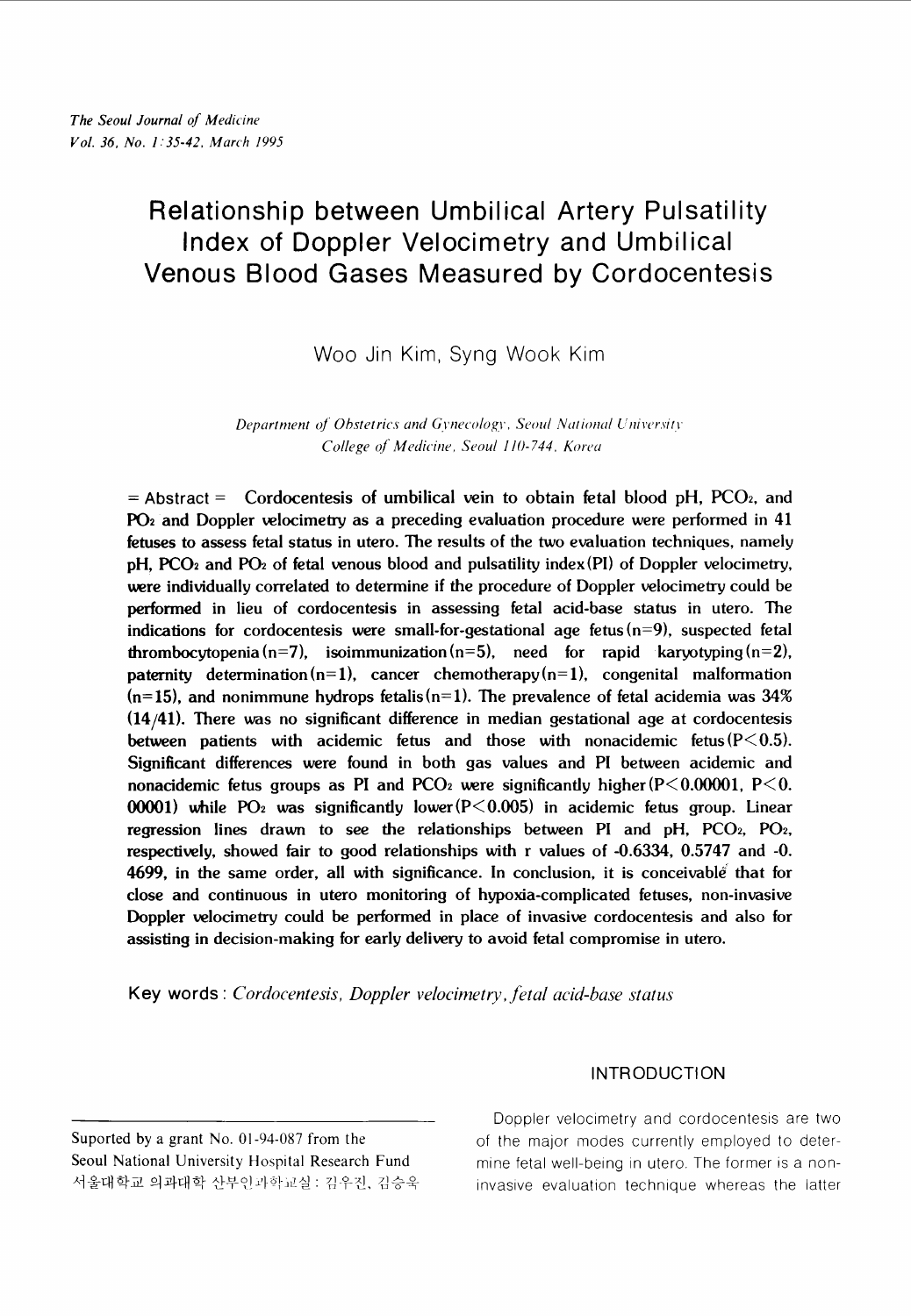is an invasive one. Doppler velocimetry makes use of the fact that changes in fetal development are always accompanied by corresponding hemodynamic changes which can be detected by the technique. Determination of fetal blood pH and gas values by cordocentesis is a very objective means of assessing fetal well-being in utero (Silverman et al., 1985). However, invasive nature of the cordocentesis technique limits its applicability to usually evaluation of abnormal fetuses and normal fetuses with various hematologic peculiarities such as Rh- blood typing. The intent of this study was to see if there are any significant relationships between PI of Doppler velocimetry and individual fetal blood gas and pH values obtained by cordocentesis of umbilical vein. If any significant relationships between the results of the two techniques could be found, there would be more freedom of choice in employing either technique without having doubts about the results or both techniques could be performed to strengthen the reliability of the results.

This study was undertaken to find out if there are any significant relationships between pulsatility index of Doppler velocimetry and individual fetal blood gas and pH values obtained by cordocentesis of umbilical vein. If there exists any significant relationship between the results of the two evaluation techniques of fetal well-being, Doppler velocimetry could be employed in place of invasive cordocentesis without having doubts regarding outcome. In addition, the predictive accuracy of Doppler pulsatility index in the diagnosis of unfavorable status of fetal cord blood was assessed by plotting receiver-operator characteristic curves

# MATERIALS AND METHOD

## 1. Study design

The candidates for the Doppler velocimetry were the patients who were referred to our unit (Seoul National University Hospital) for cordocentesis. The gestational age of the patients ranged from 25 to 40 weeks and those with multiple pregnancy, rupture of membranes, and in labor were excluded from the study group. The indications for cordocentesis were small-for-gestational age fetus  $(n=9)$ , suspected fetal thrombocytopenia (n = 7), iso immunization (n = 5), need for rap $id$  karyotyping (n = 2), paternity determination  $(n = 1)$ , cancer chemotherapy  $(n = 1)$ , congenital malformation ( $n = 15$ ), and nonimmune hydrops fetalis ( $n=1$ ). A written informed consent was obtained from all the patients prior to performing cordocentesis.

# 2. Doppler velocimetry

Umbilical artery Doppler studies were performed on a free loop of cord with the use of pulsed Doppler equipment with a 3.5 MHz transducer (Diasonics SPA 1000). A high-pass filter and the sample volume were set at 100 Hz and at 6 to 9 mm respectively. After making at least four separate measurements for each examination, the pulsatility index  $(PI)$  of the flow waveform (Maximum velocity-Minimum velocity/Mean velocity) was obtained and the average was used for calculations. The test was performed with the mother in a semirecumbent position and the fetus in a quiet state.

# 3. Cordocentesis

Umbilical venous blood was obtained directly under the real-time ultrasonography (Aloka model SSD-650) without maternal sedation to be collected into heparinized plastic syringes. The syringes were capped with rubber lids, placed in ice, and blood gas level determinations were completed within 5 minutes. The cord blood gas analysis was performed with an automatic pH and blood gas analyzer (AVL model 995). The fetal origin of the blood sample was confirmed by the Kleihauer-Betke test. Confirmation of venous site sampling was made by ultrasonographic visualization and/or test injection of normal saline solution to see turbulence.

## 4. Statistical analysis

As values of all the variables concerned, namely PI of Doppler velocimetry, pH, PC02, PO2 of umbilical venous blood, are known to change with gestation, they were expressed in terms of multiples of standard deviation from the mean for the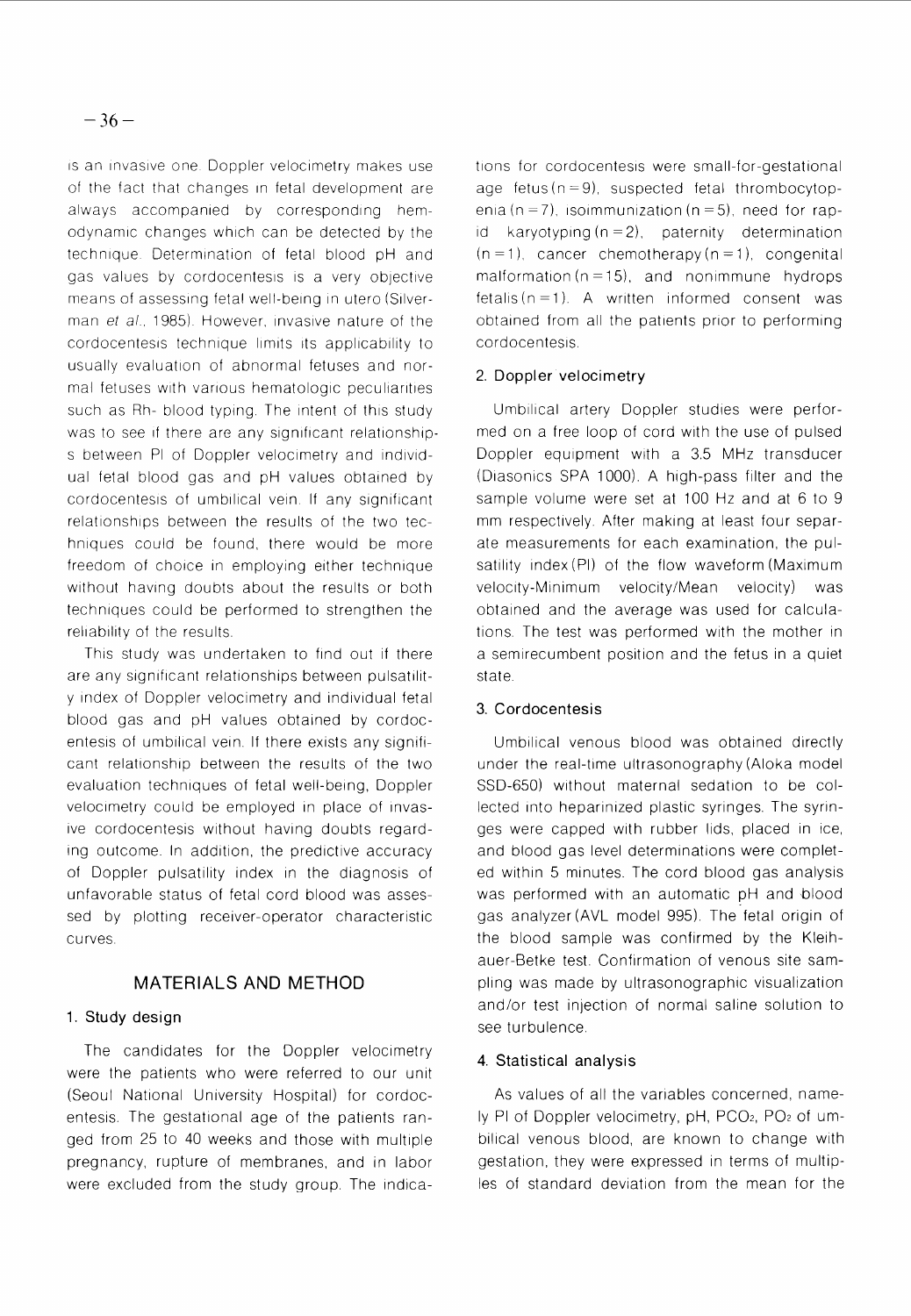corresponding or nearest gestational week. The reference range of the Doppler umbilical PI employed was the standard obtained using a Korean population and those of pH and blood gas values were calculated using the equations cited from Ribbert et al. (1990). and Salvesen et al., (1991). Fetal acidemia and hypoxia were defined to be venous  $pH$  and PO $c$  values with a difference below 2SD respectively, while for hypercapnia, it was defined when the difference was greater than above 2 SD from the mean for the corresponding gestation.

Statistical analysis was performed by Fisher's exact test for categoric variables or by Student t test, or Mann-Whitney U test for continuous variables. The relationships between umbilical artery Doppler velocimetry and fetal acidemia, hypercapnia, and hypoxia, respectively were evaluated with linear regression analysis. In addition, receiver-operator characteristic curves were drawn to illustrate the accuracy of PI in predicting the umbilical venous blood acidemia, hypercapnia, and hypoxia.

#### RESULTS

#### 1. Clinical characteristics of study population

According to the comparison in Table 1, there was no significant difference in gestational age at cordocentesis between the abnormal and normal Doppler pulsatility index groups. However, as shown by the p values, significant differences were found in all three biochemical parameters, namely,  $pH$ ,  $PCO<sub>2</sub>$ , and  $PO<sub>2</sub>$ , of cord blood between the two compared groups.

In the comparison for the delivery outcome, significant differences were found between the two groups both in the birth weight and perinatal death rate, i, e., still birth and neonatal deaths combined.

There were a total of four stillbirths (SB) and eleven neonatal deaths(NND). Three of the four SB cases had both acidemia and abnormal PI while the remaining one had only abnormal PI, but with accompanying hydrops fetalis. Among the four SB cases, the outcome was bad despite

|                                   | Doppler<br>$normal(n = 25)$ | Pulsatility Index<br>abnormal( $n = 16$ ) | P-value    |
|-----------------------------------|-----------------------------|-------------------------------------------|------------|
|                                   |                             |                                           |            |
| Cordocentesis                     |                             |                                           |            |
| Gestational age                   | $339 + 39$                  | $32.1 \pm 3.0$                            | <b>NS</b>  |
| (WK, mean $\pm$ SD)               |                             |                                           |            |
| рH                                | $7.37 \pm 0.03$             | $7.27 \pm 0.11$                           | P < 0.01   |
| $(mean \pm SD)$                   |                             |                                           |            |
| PCO <sub>2</sub>                  | $39.04 \pm 4.83$            | $49.63 \pm 16.05$                         | P < 0.05   |
| $(mmHg, mean \pm SD)$             |                             |                                           |            |
| PO <sub>2</sub>                   | 44.08±10.20                 | $33.38 \pm 13.96$                         | P < 0.01   |
| $(mmHg, mean \pm SD)$             |                             |                                           |            |
| Delivery outcome                  |                             |                                           |            |
| Birth weight                      | $2707 \pm 484$ *            | 1751 $\pm$ 885                            | P < 0.0005 |
| $(gm, mean \pm SD)$               |                             |                                           |            |
| PerinatI death                    | $16.7\%$ $(4/24)^*$         | 68.8% (11/16)                             | P < 0.005  |
| (still birth plus neonatal death) |                             |                                           |            |

Table 1. Clinical characteristics and delivery outcomes of normal and abnormal Doppler pulsatility index group

\* : One patient lost in follow-up was excluded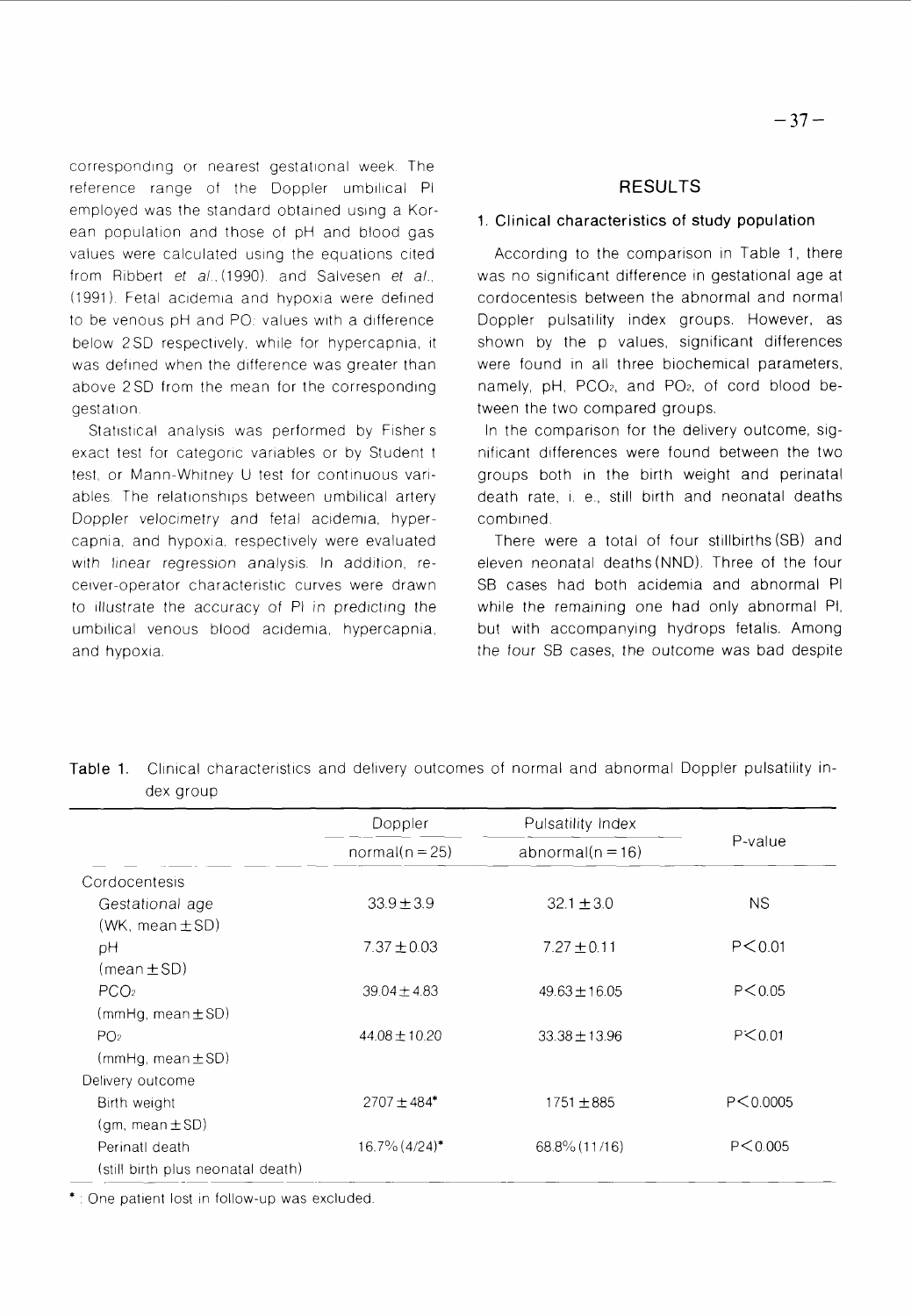good body weight in one case, probably explainable by the fact that the mother had severe acute thrombocytopenic purpura and abnormal values for all measured parameters concerned. Of the eleven NND cases, seven had both abnormal PI and acidemia whlle one had only abnormal PI and the remaining three were affected by less significant hypercapnia only. Further examination of NND cases showed that the majority, i. e. , eight cases, had birth weight over 1500 gm, and of them six had one type of major recognizable anomalies with the presence of ventriculomegaly in three cases being the most frequent. A noteworthy finding is that two of the NND cases without abnormality in either pH or PI were affected with ventriculomegaly in comparison to one case with ventriculomegaly, abnormalities in both pH and PI, and outcome of NND and another ventriculomegaly-associated case without abnormalities in any values and good fetal outcome. There were three cases, all free of anomalies, with good delivery outcome despite abnormalities in both pH and PI.

## 2. A comparison of acidemic and nonacidemic fetus groups

The prevalence of fetal acidemia was 34% (14/ 41). There was no significant difference in median gestational age at cordocentesis between patients with acidemic fetus and those with nonacidemic fetus. Significant differences were found, as shown in Table 2, in both gas values and PI between acidemic and nonacidemic fetus groups. While

range

 $PCO<sub>2</sub>$  and PI were significantly higher, PO $<sub>i</sub>$  was</sub> significantly lower in acidemic fetus group.

# 3. The relationships between Doppler PI with the three respective biochemical cord blood values

The relationships between Doppler PI with the three respective blochemlcal cord blood values are illustrated by linear regression lines in Figs. 1. 2, and 3. The r values between PI and  $pH$ , PCO $\alpha$ , PO<sub>2</sub> respectively were, in the same order, -0.6334,



Fig. 1. Relationship between umbilical artery pulsatiltiy index of Doppler velocimetry and degree of fetal acidemia. The values of pH and PI were expressed in terms of multiples of standard deviation from the mean for the corresponding or nearest gestational week.

| and PO <sub>2</sub> and corresponding P-values |           |                                |                                 |             |  |
|------------------------------------------------|-----------|--------------------------------|---------------------------------|-------------|--|
|                                                |           | Acidemic<br>fetuses $(n = 14)$ | Nonacidemic<br>fetuses $(n=27)$ | P-value     |  |
| PI                                             | median    | 1.92                           | 0.94                            | P < 0.00001 |  |
|                                                | range     | $1.0 - 2.86$                   | $0.68 - 1.87$                   |             |  |
| PCO <sub>2</sub>                               | median    | 48.0                           | 37.0                            |             |  |
| range                                          | 40.0-86.0 | 26.0-47.0                      | P < 0.00001                     |             |  |
| PO <sub>2</sub>                                | median    | 32.5                           | 41.0                            |             |  |
|                                                |           |                                |                                 | P < 0.005   |  |

29.0-69.0

 $2.0 - 57.0$ 

Table 2. Comparison of acidemic and nonacidemic fetuses in terms of median and range of PI, PCO<sub>2</sub>, and PO2 and corresponding P-values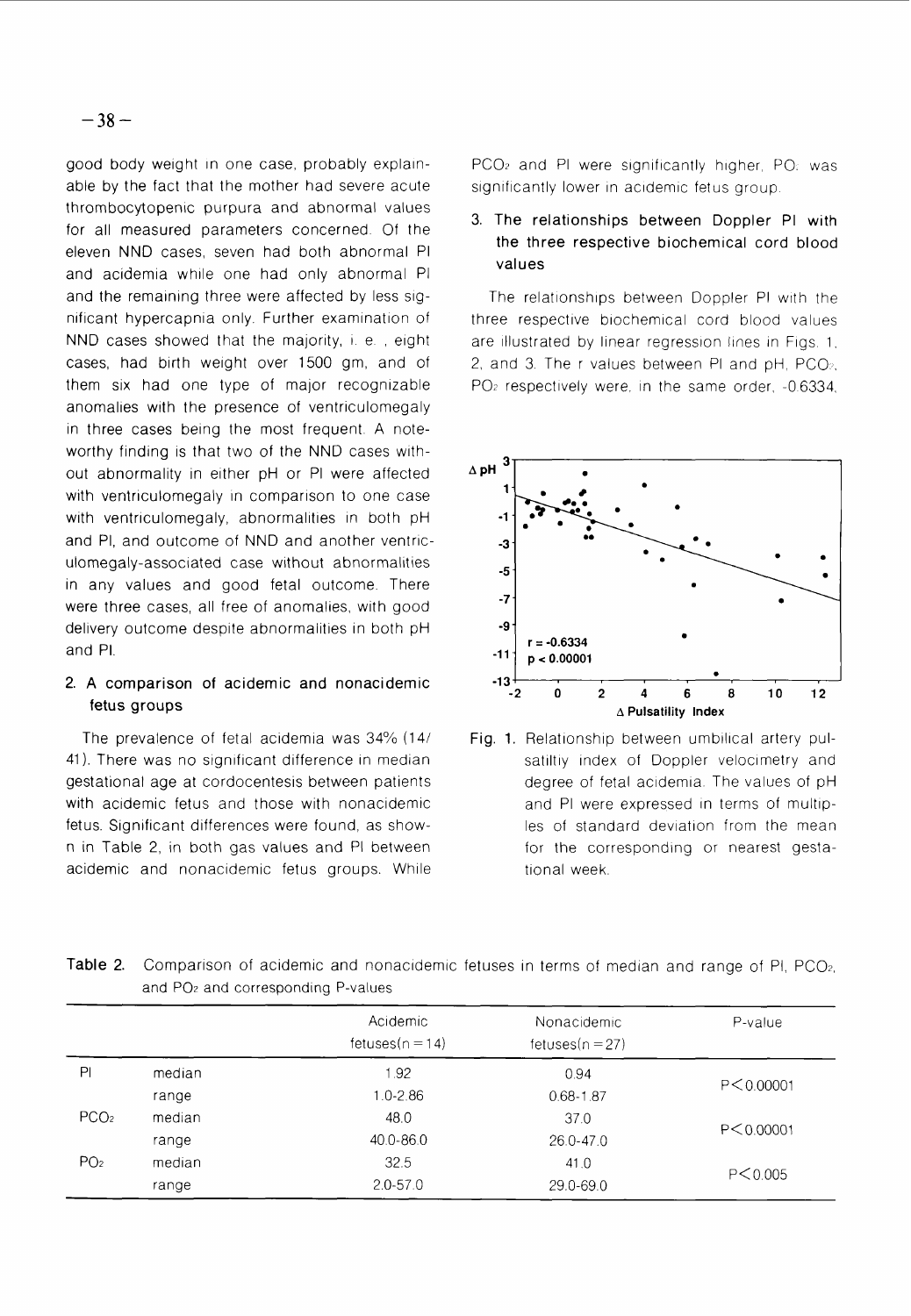



Fig. 2. Relationship between umbilicl artery pulsatiltiy index of Doppler velocimetry and degree of fetal hypercapnia. the values of PC02 and PI were expressed in terms of multiples of standard deviation from the mean for the corresponding or nearest gestational week



Fig. 3. Relationship between umbilical artery pulsatility index of Doppler velocimetry and degree of fetal hypoxia. the values of PO and PI were expressed in terms of multiples of standard deviation from the mean for the corresponding or nearest gestational week.





**4.** Receiver-operator characteristic curve analysis of results of umbilical artery Doppler velocimetry  $(\Delta P I)$  in prediction of fetal acidemia  $(a)$ , hypercapnia  $(b)$ , and hypoxia (c). Curves all lie above 45-degree line indicating a higher  $\Delta$ PI increase the probabilities of fetal acidemia  $(\Delta P)$ :  $z = 17.17$ ,  $p$ <0.000001), hypercapnia ( $\Delta$ PI :  $z = 6.9$ ,  $p$ <0.000001) and hypoxia ( $\Delta$ PI :  $z = 8.4$ , p< 0.000001 ).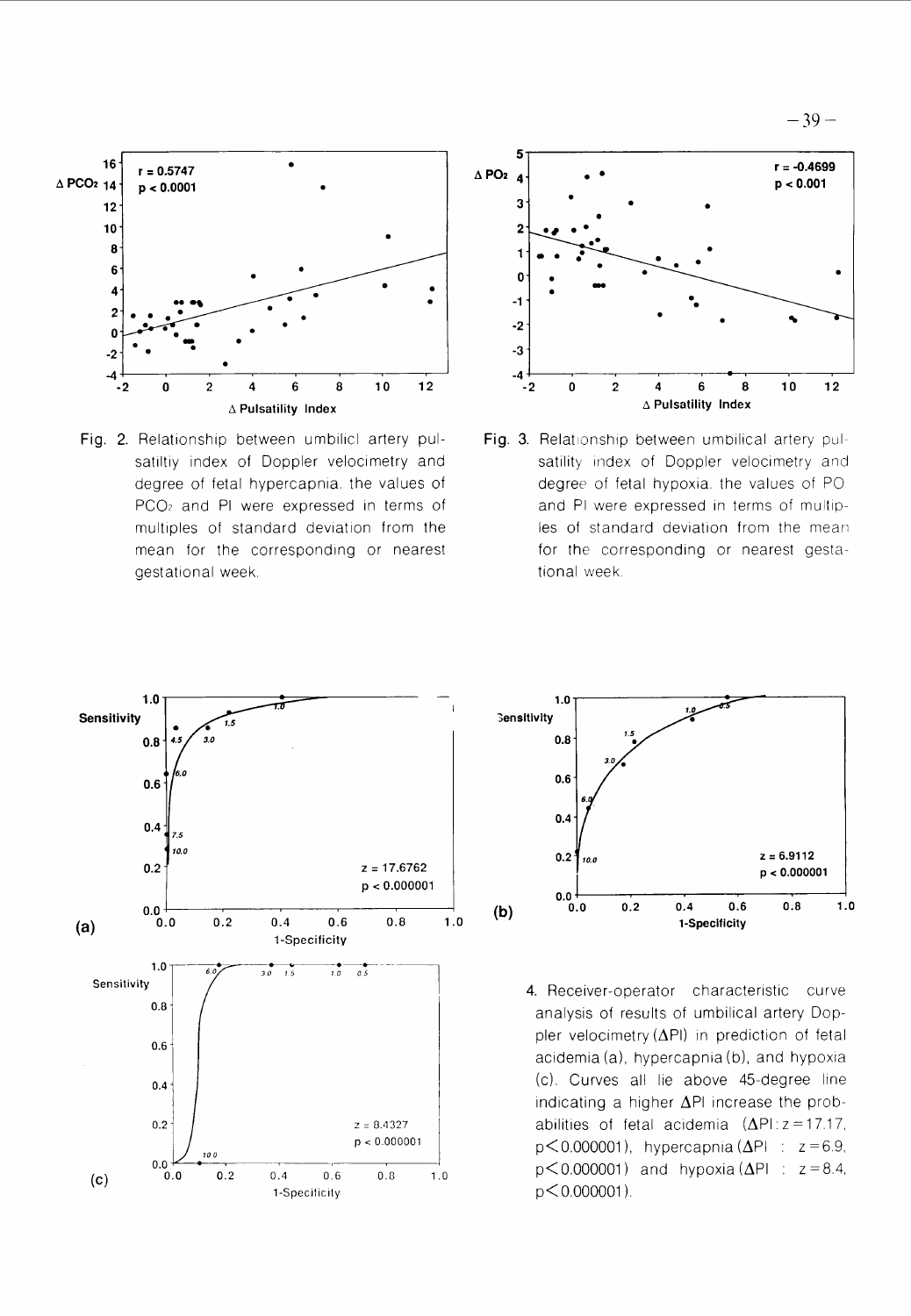0.5747, and -0.4699, all with significance, interpretable as having good to fair relationships. In Fig. 4, receiver-operator characteristic curves have been drawn to see the predictive accuracy of Doppler PI in the diagnosis of the three biochemically unfavorable status of fetal cord blood. All three curves are drawn well above the dividing 45-degree line and reflect that the higher the PI, the higher the likelihood of fetal acidemia, hypercapnia, and hypoxia, respectively.

## **DISCUSSION**

In this study, it has been possible to obtain good to fair relationships between PI of Doppler velocimetry and fetal cord blood pH and gas values obtained via cordocentesis, respectively, with a sample of 41 fetuses subjected to both evaluation techniques for diagnostic purpose. There have been many other studies relating the results of these two evaluation techniques, with the majority of them finding some kind of high to significant relationships between indices of Doppler velocimetry and biochemical values of cord blood (Weiner et al., 1990, Ferrazzi et al., 1988, Bilardo et al., 1990, Yoon et al., 1992, Guyot et al., 1992). However, there have also been few studies opposing such a relationship. Vintzileos et al. (1991) had found no significant relationship between S/ D and pH, although their study design was different from this one in that their cutoff for the umbilical arterial acidosis was 7.20 whereas a venous pH value 2 SD below the mean for gestational age was the cutoff in this study, and also the constituents of the two study populations were quite different since in this study, congenital anomaly and isolmmunization cases had also been included. Moreover there is another major difference in the methodology of the two studies in that while cordocentesis of this study was performed in utero, i. e. in intact circulation, Vintzileos's cordocenteses were performed at the time of cesarean section, results of which thus obtained could have been affected by various intrapartum changes such as fall in maternal blood pressure which could have had bearing on fetal acidosis but not PI measured prior to Cesarean section.

In order to more accurately interpret the metabolic status of the fetal tissues, cord arterial blood, biochemical values of which reflect fetal tis sue acid-base status, should have been used to obtain fetal blood pH, PCO<sub>2</sub>, and PO<sub>2</sub> instead of venous blood, biochemical values of which reflect placental tissue acid-base status (Johnson et al., 1990). However, this was not the case of this study as arterial puncture was not feasible due to technical difficulty and also there were established normal ranges for cord venous blood biochemical values only.

As biochemical values of each blood sample give us only an instantaneous information of fetal status and not the course the fetus will subsequently take, it obviously would seem helpful to obtain serial samples if not for the invasiveness of the procedure; however, with the likelihood of the many strong relationships between indices of Doppler velocimetry and cord blood pH and gas values thus far elucidated (Weiner et al., 1990, Ferraz zi et al., 1988, Bilardo et al., 1990, Yoon et al., 1992, Guyot et al., 1992), Doppler velocimetry measurements could be made in lieu of the invasive cordocentesis for close follow-up of acidotic fetuses.

According to the study of Yoon et al., (1993), there was a stronger relationship with fetal acid-base status in the case of umbilical artery Doppler velocimetry than that between biophysical profile and also it is reported (James et al., 1992) the sequence test results become abnormal are in the order of umbilical artery Doppler velocimetry and then BPP score.

In view of the above-mentioned findings, it would be wise to make follow-up of hypoxic fetus first with Doppler velocimetry, and additionally with BPP.

As stated earlier, anomaly-associated cases have been included in the analysis of this study as this study was concerned with only the relationships between the results of the two procedures and not the outcome at delivery. Although values obtained from the two procedures per individual case has not been displayed by a table, there have been three acidemic cases among the fif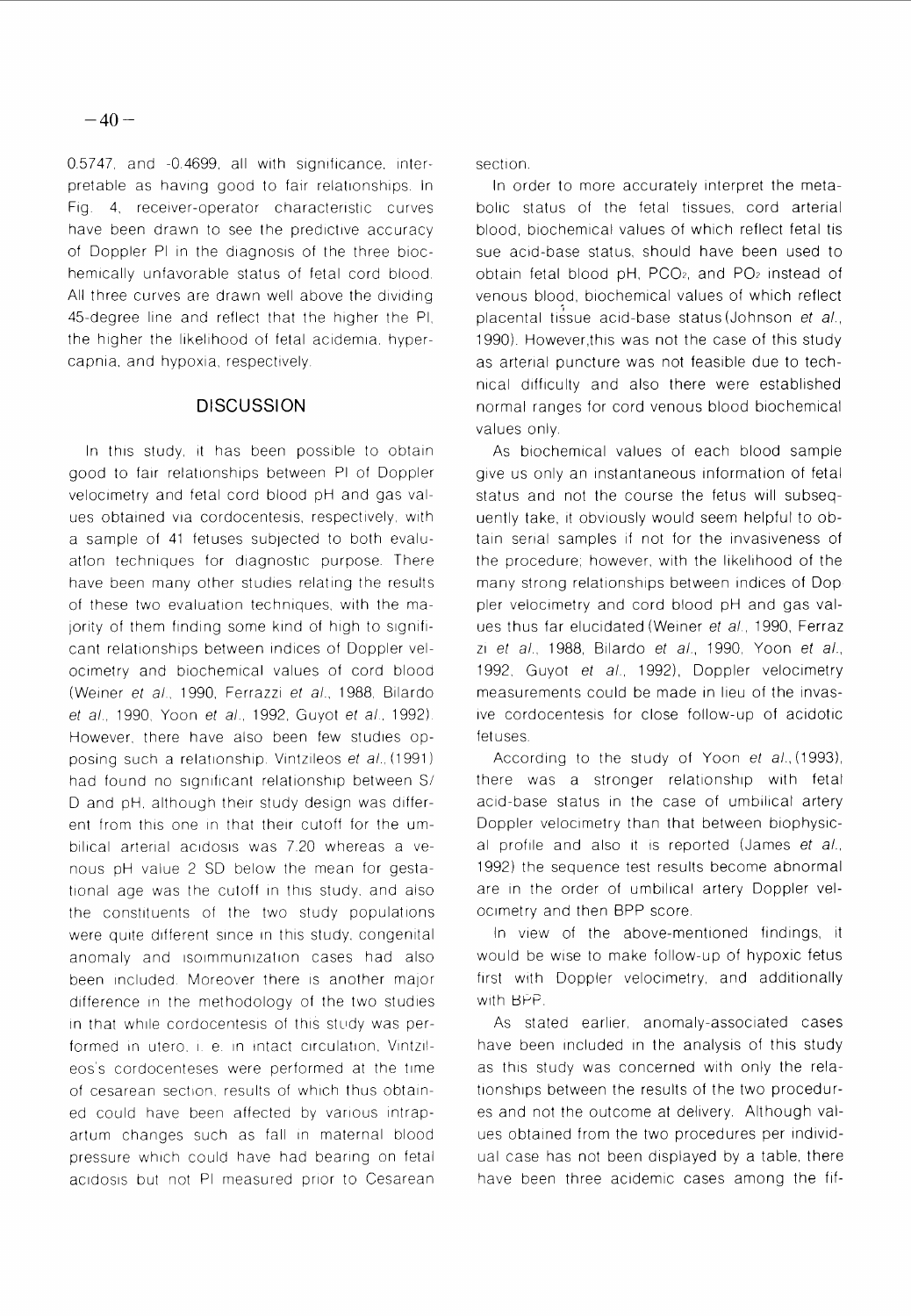teen anomaly-associated cases, with two of them also having abnormal PI values and there were three anomaly-associated cases with only abnormal PI and no acidemia accounting for three of four such cases; but with two cases having good fetal outcome. The latter finding could somewhat have resulted in lowering the correlation between pH and PI. However it would be very difficult to interpret whether anomalies involved somehow had bearing on producing the abnormal PI values.

Although criteria of acidemia is not well defined, clinically significant umbilical arterial pH favored by many is a pH cutoff of 7.20 and 7.26, respectively for arterial and venous blood (Vintzileos et al., 1992) on the basis of fetal outcome and by common practice. Some studies contend that pH cutoff should be even lower, to as low as less than 7.00 (Goldaber et al., 1991). However, this study has shown that even at mild acidotic states, i. e., above the usual cutoff but satisfying the 2SD cutoff ranging from 7.26 to 7.31, the outcomes excluding three anomaly-associated cases were not good as only three of six small for gestational age fetuses were well at delivery. Therefore we cannot easily confine our surveillance to only clearly acidotic fetuses and to further support this, study by Soothill et al., (1992). has shown that, with cord blood acidemia defined to be pH less than 2 SD for gestational age, there was a significant correlation between the degree of fetal acidemia and developmental quotient and suggested that acidemia may be too late in the disease process to be used as an indication for delivery to prevent handicap. The results of this study has provided a good ground to further infer that noninvasive Doppler velocimetry can replace the invasive procedure of cordocentesis, a measure which can best provide us the presence and severity of fetal acidosis, in follow-up of acidemic fetuses, regardless of association with anomaly, who are most likely distressed with hypoxia.

However, there are a few drawbacks associated with the technique of Doppler velocimetry measurements such as lack of extensive study, availability of special equipment, and concerns about accuracy and reproducibility problems in comparison to the BPP scoring.

In summary, it is conceivable that for close in utero monitoring of hypoxia-complicated fetuses once confirmed by cordocentesis, Doppler velocimetry could be performed in lieu of repeat cordocentesis and for assisting in decision-making for early delivery to avoid fetal compromise in utero.

#### **CONCLUSION**

The results pertaining to the relationship between umbilical artery pulsatility index of Doppler velocimetry and umbilical venous blood gases measured by cordocentesis for the 41 subjects are as follows:

1. Significant differences were found in both gas values and PI between acidemic and nonacid emic fetus groups. In acidemic fetus group, PI and PCO<sub>2</sub> were significantly higher (P < 0.00001,  $P<0.00001$ ) while PO<sub>2</sub> was significantly lower (P $<$  $0.005$ ).

2. The relationships between Doppler PI and the three respective biochemical cord blood values reflected by r values of linear regression lines, which were  $-0.6334 (P<0.00001)$ ,  $0.5747 (P<0.00001)$ 0001), and -0.4699 ( $P \le 0.001$ ) in the order of pH, PCO<sub>2</sub> and PO<sub>2</sub>, were interpretable as good to fair.

3. The receiver-operator characteristic curves drawn to see the predictive accuracy of PI for umbilical venous blood acidemia, hypercapnia, and hypoxia, respectively, were drawn above the dividing 45-degree line to infer that the higher the PI, the higher the likelihood of fetal acidemia, hypercapnia, and hypoxia, respectively. In this study, it has been possible to obtain good to fair relationship between PI of Doppler velocimetry and fetal cord blood pH and gas values, respectively and that increase in Doppler PI increases the likelihood of fetal acidemia, hypercapnia and hypoxia. From the results, it is further conceivable that for close and continuous in utero monitoring and for decision-making for possible early delivery of hypoxia-complicated fetuses, non-invasive Doppler velocimetry could provide very useful information to or be performed in place of invasive cordocentesis.